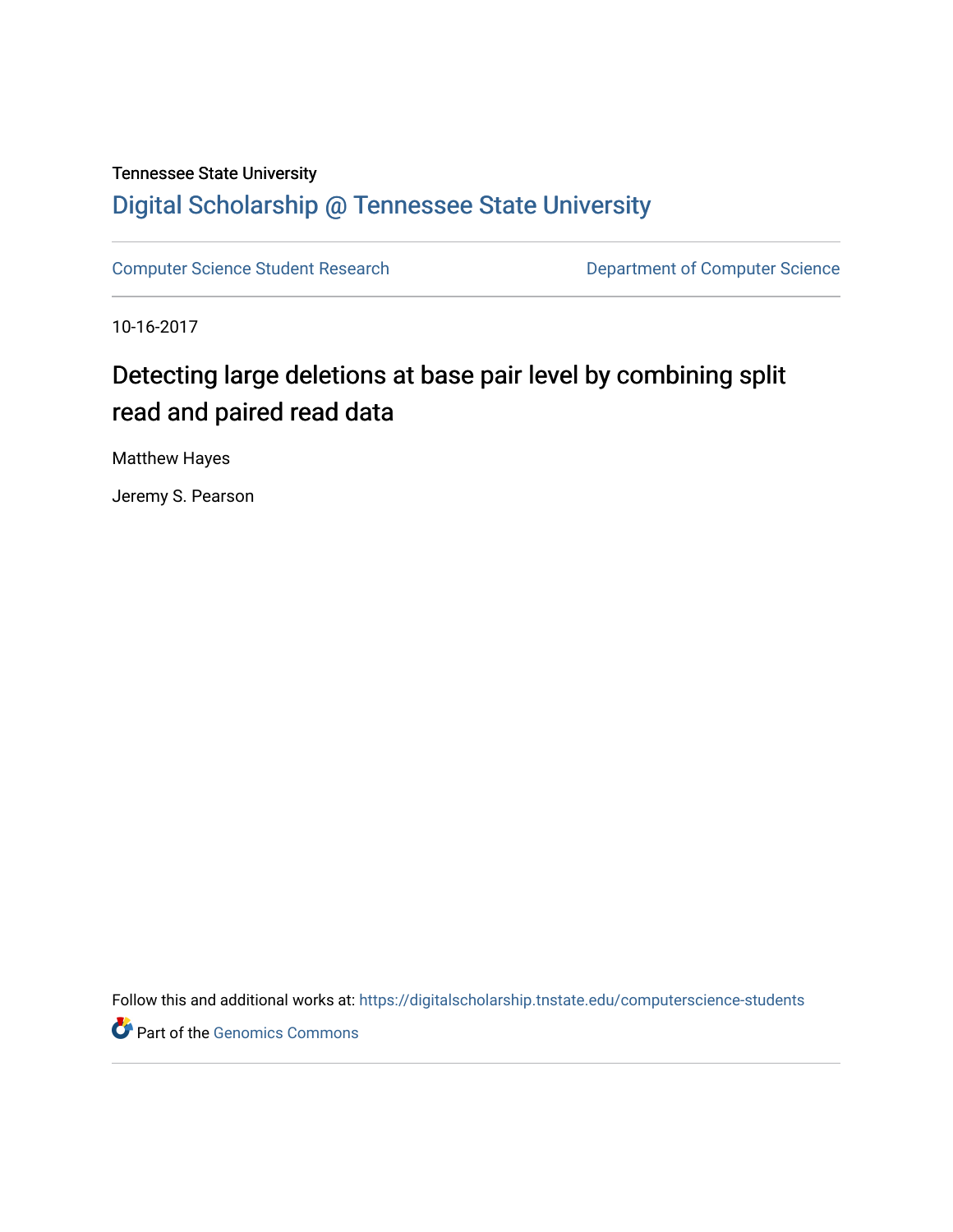## **RESEARCH Open Access**

# Detecting large deletions at base pair level by combining split read and paired read data

Matthew Hayes<sup>1\*</sup> and Jeremy S. Pearson<sup>2</sup>

From 12th International Symposium on Bioinformatics Research and Applications (ISBRA 2016) Minsk, Belarus. 5-8 June 2016

#### **Abstract**

**Background:** Genomic structural variants (SV) play a significant role in the onset and progression of cancer. Genomic deletions can create oncogenic fusion genes or cause the loss of tumor suppressing gene function which can lead to tumorigenesis by downregulating these genes. Detecting these variants has clinical importance in the treatment of diseases. Furthermore, it is also clinically important to detect their breakpoint boundaries at high resolution. We have generalized the framework of a previously-published algorithm that located translocations, and we have applied that framework to develop a method to locate deletions at base pair level using next-generation sequencing data. Our method uses abnormally mapped read pairs, and then subsequently maps split reads to identify precise breakpoints.

**Results:** On a primary prostate cancer dataset and a simulated dataset, our method predicted the number, type, and breakpoints of biologically validated SVs at high accuracy. It also outperformed two existing algorithms on precise breakpoint prediction, which is clinically important.

**Conclusion:** Our algorithm, called Pegasus, accurately calls deletion breakpoints. However, the method must be extended to allow for germline variant filtering and heterozygous deletion detection.

The source code that implements Pegasus can be downloaded from the following URL: [http://github.com/](http://github.com/mhayes20/Pegasus) [mhayes20/Pegasus.](http://github.com/mhayes20/Pegasus)

**Keywords:** Deletions, Structural variant, Sequencing

#### **Background**

There are several underlying causes for the onset of cancer, but genomic abnormalities play a significant role in susceptibility to the disease. These abnormalities may include single nucleotide polymorphisms (SNPs) or small indels of a few base pairs (bp) in length. However, large scale genomic structural variants also play a role [\[1,](#page-6-0) [2\]](#page-6-1). These variants, which are typically larger than 1000 bp, include insertions, deletions, translocations, inversions, and tandem repeats [\[3,](#page-6-2) [4\]](#page-6-3). Structural variants (SV) can have deleterious effects on the health of an individual. If a SV occurs in or near a gene, it could adversely affect the intended function of that gene. An example of this phenomenon is the deletion of a tumor suppressing gene, or

<sup>1</sup>Xavier University of Louisiana, 1 Drexel Dr, New Orleans, LA 70125, USA Full list of author information is available at the end of the article

the amplification of an oncogene. Structural variants can also create fusion genes, which may code for proteins with cancer-causing effects. These fusions can be caused by translocations, inversions, or deletions [\[5,](#page-6-4) [6\]](#page-6-5).

The impact of SVs necessitates the development of efficient methods to locate and characterize them. Many computational methods for this problem use data generated from next-generation sequencing (NGS) platforms. Methods for SV detection typically use either 1) abnormally mapped read pairs (or discordant pairs), or 2) single anchoring reads (or split reads). BreakDancerMax (Break-Dancer) finds clusters of abnormally aligned read pairs (or discordant pairs), and it calculates the probability of each cluster based on a Poisson model [\[7\]](#page-6-6). Another program, called Delly [\[8\]](#page-6-7) identifies structural variants by identifying abnormally mapped read pairs that are proximal to single-anchoring reads. The program then realigns these split-reads to identify precise boundaries. Several



© The Author(s). 2017 **Open Access** This article is distributed under the terms of the Creative Commons Attribution 4.0 International License [\(http://creativecommons.org/licenses/by/4.0/\)](http://creativecommons.org/licenses/by/4.0/), which permits unrestricted use, distribution, and reproduction in any medium, provided you give appropriate credit to the original author(s) and the source, provide a link to the Creative Commons license, and indicate if changes were made. The Creative Commons Public Domain Dedication waiver [\(http://creativecommons.org/publicdomain/zero/1.0/\)](http://creativecommons.org/publicdomain/zero/1.0/) applies to the data made available in this article, unless otherwise stated.

<sup>\*</sup>Correspondence: [mhayes5@xula.edu](mailto: mhayes5@xula.edu)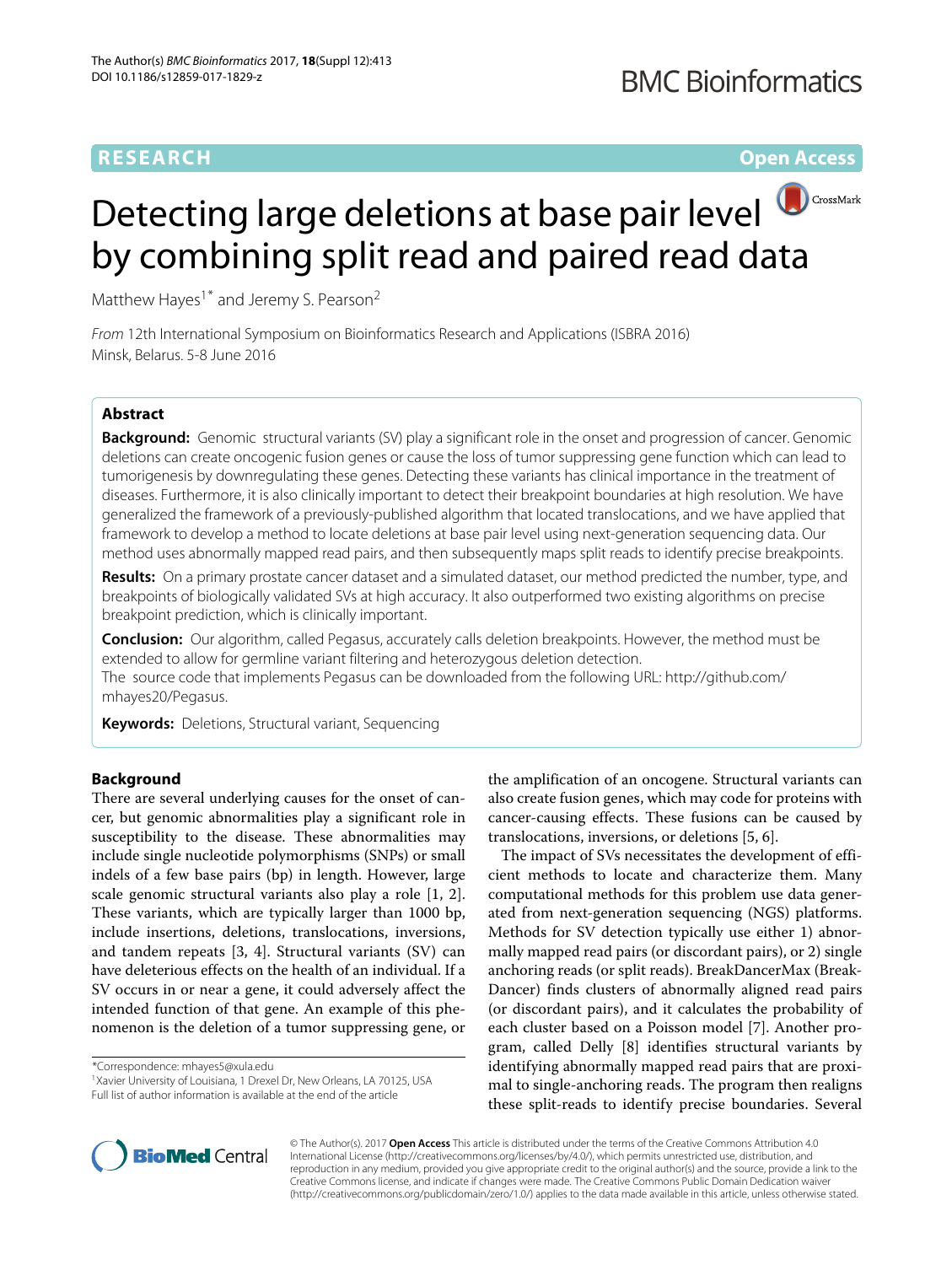other algorithms exist to address the problem of finding structural variants in the genome [\[9](#page-6-8)[–13\]](#page-6-9).

We present a method, Pegasus, that finds groups of anomalously-mapped read pairs, and then subsequently aligns the *soft-clipped* portion of local reads to the reference, which could indicate a SV boundary. Pegasus had high sensitivity on a primary prostate cancer dataset and a simulated dataset. It also outperformed two other methods, Delly and BreakDancer, in breakpoint accuracy prediction. We previously presented an algorithm called Bellerophon that applied a similar approach to identify translocations [\[14\]](#page-7-0).

#### **Methods**

At the beginning of our pipeline, sequence reads representing a test (or donor) genome must first be aligned to the human reference genome. Our method takes as input a set of sorted alignment results in the SAM format [\[15\]](#page-7-1). In our experiments, we used BWA [\[16\]](#page-7-2) to perform the alignment, though any alignment program can be used as long as it produces soft-clipped reads. Soft-clipped reads are reads that partially align to the reference; the unaligned portion of the read is still kept in the SAM record. Single reads that span a variant boundary are likely to be portrayed as soft-clipped in the alignment record, since the subread that lies within the variant will likely not align to the reference. As shown in Fig. [1,](#page-2-0) when a single read spans a variant boundary, the read only partially aligns to the reference, while the unaligned portion ostensibly belongs to the variant. After performing sequence alignment, Pegasus extracts all long *discordant* read pairs and soft clipped reads. The discordant read pairs are those that are abnormally aligned to the reference; their mapping is somehow different than what is expected. They indicate likely structural variants, which for our program are deletions. The soft-clipped reads are then used by our program to perform precise breakpoint refinement prediction. Specifically, for soft-clipped reads that are nearby to discordant read pairs, the clipped sub-read is realigned separately to find precise variant coordinates.

#### **Discordant read pair clustering and SV prediction Algorithm**

To find likely variants, Pegasus must first find groups of discordant read pairs that could indicate a deletion, as shown in Fig. [1.](#page-2-0) The method defines a discordant pair as having a mapped distance between read pairs that is greater than  $L = mean + k * stdev$ , where *mean* is the mean mapped distance between mates, *stdev* is the standard deviation of mapped distance lengths, and *k* is a user-defined parameter, which for Pegasus is 4 by default. We also require that when aligned to a reference genome, the relative orientation of the read pairs must be the same as it was during sequencing. For Illumina



<span id="page-2-0"></span>paired-end sequencing technologies, one read is sequenced from the forward (+) strand (relative to the p-arm telomere), while the other read is sequenced from the reverse (-) strand (relative to the q-arm telomere). Thus, most normally-mapped read pairs have forwardreverse orientation, where the read closest to the p-arm telomere has forward orientation. For deletion events, the relative orientation of the mapped reads will likely remain unchanged for non-complex deletion variants. Else, the variant could indicate a possible inversion or tandem repeat, which is not considered here.

The program takes read alignment results in SAM format and looks for clusters of overlapping discordant pairs such that the left reads in each cluster are within *L* base pairs of each other, and the right reads are also within *L* base pairs of each other. This is a necessary requirement because if a group of discordant pairs imply a true deletion event, then their mapped distances should be similar. When a group of overlapping discordant pairs is found, the program then searches for soft-clipped reads that are presumably near the SV breakpoint of the reads on either side of the potential deletion. It then extracts the softclipped portion of at least one read and realigns it to the reference genome using BLAT [\[17\]](#page-7-3). Compared to the size of the reference genome, the size of the cluster region (a few hundred bases) is smaller by several orders of magnitude. Because of this, it is unlikely that even a single clipped subread will realign to the region by chance.

To be predicted as a structural variant, a cluster of overlapping discordant pairs must satisfy two criteria: 1) there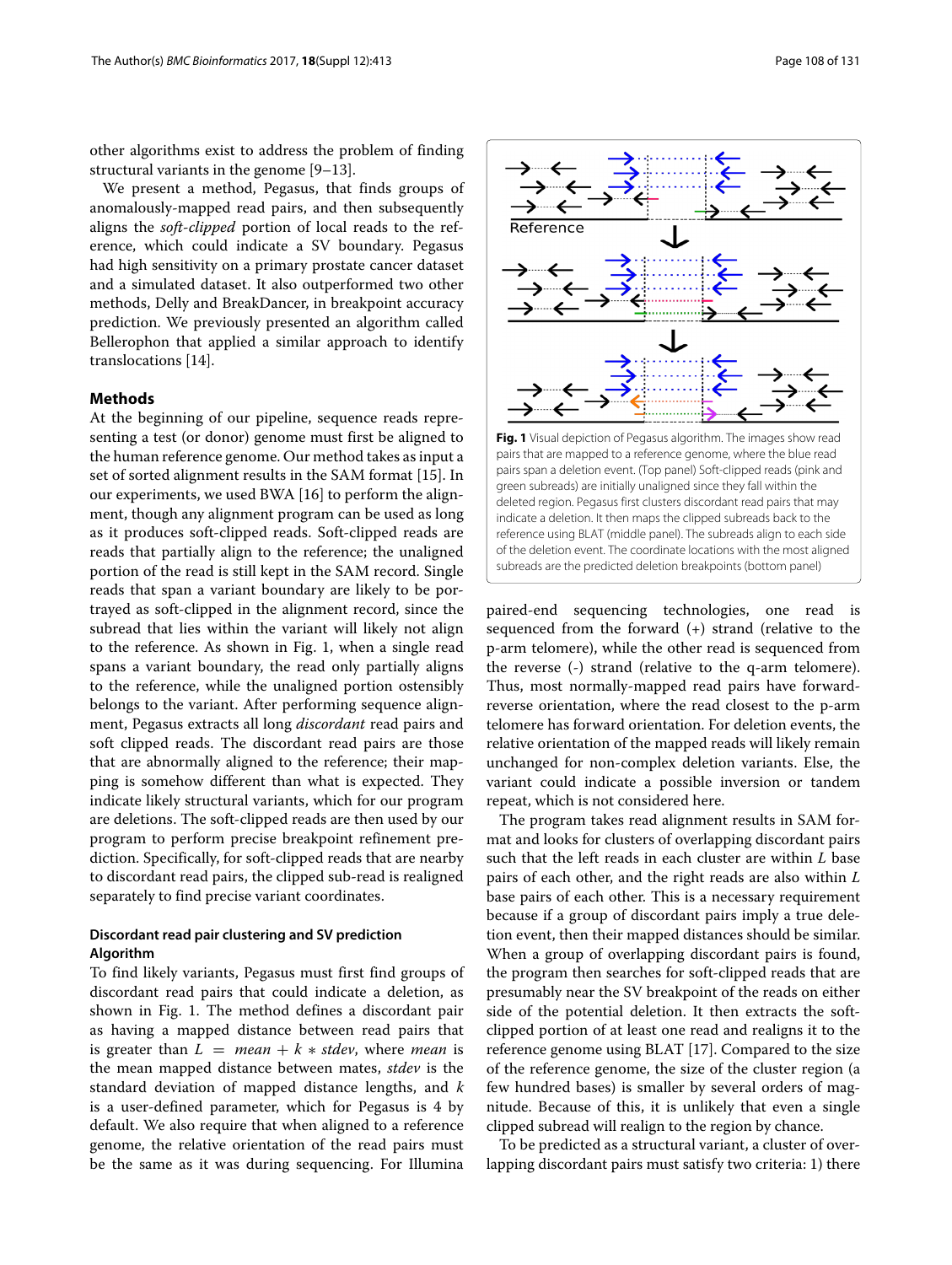must be at least *minD* discordant read pairs in the cluster, which for Pegasus is 3 (by default), and 2) there must be at least *minS* soft-clipped reads from either side of the event that remap within the cluster region, which is the region from the outermost read in the cluster towards the variant breakpoint. For Pegasus, this value is also 3 by default.

#### *Preliminaries*

Let  $R(p)$  denote the set of reads in a discordant read pair cluster *c* that are closest to the p-arm telomere. Let  $R(q)$ denote the set of those reads in *c* that are closest to the qarm telomere. Assume that the reads in  $R(p)$  are the mates of the reads in *R*(*q*). Thus, the set *S* = {*R*(*p*)  $\cup$  *R*(*q*)} is a discordant read pair cluster that supports a putative deletion, and  $|R(p)|=|R(q)|$ . Let *S*(*R*(*p*)) be a function that returns any soft-clipped reads that map to a coordinate  $\text{in the range } \left[ \textit{min}(R(p)), \textit{min}(R(p)) + k * \textit{stdev} \right] \text{ for } R(p),$ where *min* returns the mapping coordinates with the lowest value among all reads in *R*(*p*). Let *S*(*R*(*q*)) be a function that returns any soft-clipped reads that map to a coordinate in the range  $\left[ max(R(q)) - k * stdev, max(R(q)) \right]$  for *R*(*q*), where *max* returns the mapping coordinates with the highest value among all reads in *R*(*q*). For all  $x \in$ *S*( $R(p)$ ) and  $y \in S(R(q))$ , let *mapped*(*x*) and *mapped*(*y*) denote the mapping locations of the *aligned* portion of soft-clipped reads *x* and *y*. After realigning with BLAT, let *clip*(*x*) and *clip*(*y*) denote the aligned positions of the *clipped* portion of the soft-clipped reads *x* and *y*.

#### *Algorithm*

The Pegasus algorithm is provided in the Algorithm 1 table.

| <b>Algorithm 1</b> Pegasus algorithm                                               |
|------------------------------------------------------------------------------------|
| <b>procedure</b> PEGASUS( <i>BAMfile</i> )<br>$\triangleright$ bam file containing |
| alignments                                                                         |
| <b>for all</b> DiscordantPairClusters $c \in BAMfile$ <b>do</b>                    |
| for all $R(p) \in c$ do                                                            |
| Let $A = \{mapped(x) : \forall x \in S(R(p))\}$ U                                  |
| ${clip(x) : \forall x \in S(R(p))}$                                                |
| Let $B = \{mapped(y) : \forall y \in S(R(q))\}$ U                                  |
| ${clip(y) : \forall y \in S(R(q))}$                                                |
| if $S(p) \neq \emptyset$ and $S(q) \neq \emptyset$ then $\Rightarrow$ At least     |
| one side of the boundary contains soft-clipped reads                               |
| if $ S(p)  \geq minD$ and $clip(x), clip(y) \geq$                                  |
| $\triangleright$ minD = minS = 3<br>minS then                                      |
| Predict mode(A) and mode(B) as the                                                 |
| deletion coordinates                                                               |
| end if                                                                             |
| end if                                                                             |
| end for                                                                            |
| end for                                                                            |
| end procedure                                                                      |

The algorithm works by predicting the precise boundary of the SVs by observing the location of the reference where the clipped subread realigns. There may be several clipped sequences that realign to the region of a structural variant. Due to small sequence polymorphisms, it's possible that all of the sequences may not precisely align to the same location. Thus, the predicted breakpoint within the cluster region is the one to where most of the clipped subreads align.

For all  $x \in S(R(p))$  and  $y \in S(R(q))$ , let *mapped*(*x*) and *mapped*(*y*) denote the mapping locations of the *aligned* portion of soft-clipped reads *x* and *y*. After realigning with BLAT, let *clip*(*x*) and *clip*(*y*) denote the aligned positions of the *clipped* portion of the soft-clipped reads *x* and *y*. To predict precise deletion breakpoints, the algorithm first constructs two sets  $A$  and  $B$ , where  $A =$ {*mapped*(*x*) : ∀*x* ∈ *S*(*R*(*p*))}∪{*clip*(*x*) : ∀*x* ∈ *S*(*R*(*p*))} and *B* = {*mapped*(*y*) : ∀*y* ∈ *S*(*R*(*q*))}∪{*clip*(*y*) : ∀*y* ∈ *S*(*R*(*q*))}. To predict the deletion boundary coordinate near the reads *R*(*p*), the method returns *mode*(*A*), which gives the coordinate that occurs most often. To predict the deletion boundary near the reads  $R(q)$ , the method returns  $mode(R(q))$ . If no breakpoint refinement can be performed (i.e. if *S*(*p*) =  $\emptyset$  and *S*(*q*) =  $\emptyset$ ), then the algorithm will not predict the region as a deletion. Figure [1](#page-2-0) provides an overview of the steps taken by Pegasus.

#### **Results**

We conducted two experiments to measure the efficacy of Pegasus' deletion prediction ability. For the first experiment, we compared our algorithm to Delly version 0.7.2 and BreakDancer version 1.1.2. Like Pegasus, Delly predicts structural variants by taking into account the mapping of paired reads and local split read alignments, while Breakdancer only considers discordant alignments of paired reads. The first experiment used simulated data created from the human reference genome to test the ability of each method to detect deletion breakpoints and to accurately predict the specific location of the breakpoints. For the second experiment, Pegasus, Delly, and Breakdancer were applied to a cancer dataset to find somatic deletions that were validated in the original study. For both experiments, the insert size cutoff was set to 4 for all three programs. For Delly, its small indel detection was turned off since all deletion variants in both datasets were greater than 1000 base pairs. Furthermore, for Delly, BreakDancer, and Pegasus, we required there to be at least 3 discordant read pairs that support a putative deletion. For Pegasus, BLAT was used for both experiments to realign the clipped portion of soft-clipped reads (the soft clipped subreads had to be at least 20 base pairs in length). For each method, the minimum read mapping quality was set to 30. For BLAT, all default parameters were used.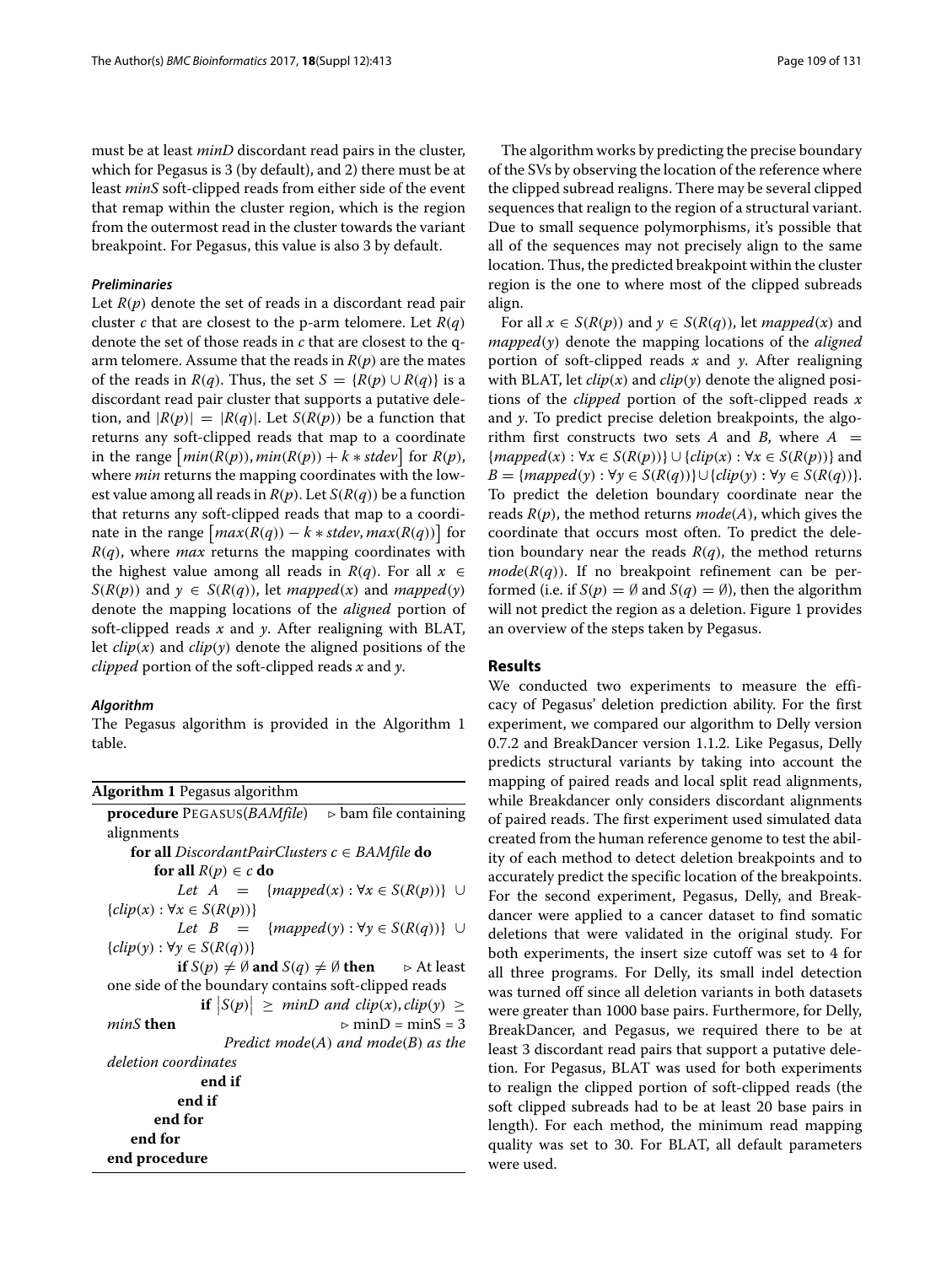Regarding performance metrics, for each dataset, we compared each algorithm's measurements on the following quantities:

**Sensitivity (SE):** the percentage of true deletion events that were correctly predicted by the algorithm.

**Average Breakpoint Error (ABE):** for each correctly predicted deletion, this is the average difference in base pairs between the true breakpoint coordinates and the predicted breakpoint coordinates. A small ABE value indicates accurate breakpoint coordinate prediction.

#### **Experiment 1: simulated data**

For the simulated dataset, 2500 synthetic deletion variants were inserted into the human reference genome hg38 using SVSim [\[18\]](#page-7-4). The reads were created using Wgsim from the genome containing the synthetic deletions, and the size for the simulated events ranged from 1000 to 100,000 base pairs. BWA was used to align the reads to the reference genome hg38. The subsequent SAM/BAM file was then analyzed by both Pegasus, Delly, and Break-Dancer. The results were compared by measuring the sensitivity (SE) and average breakpoint error (ABE) of each (defined above). This data had sequence read coverage of 20X and 100 base pair (bp) reads. The average insert size was 400 bp with a standard deviation of 50. The mutation rate was set to 0.001, and of those mutations, approximately 15% were indels. We created a second simulated dataset by randomly downsampling the alignments in the original BAM file, thus giving a second dataset with expected coverage of 5X. The algorithms were tested on both datasets with the same parameters.

#### **Experiment 2: primary prostate cancer data**

The prostate cancer dataset utilized for the second experiment was from a patient (PR-0508) whose genome was analyzed in [\[19\]](#page-7-5). The Picard suite was used to deduplicate the alignments, after which it was aligned to the human reference genome hg18 by BWA. In order to preserve consistency hg18 was used, due to the original coordinates having been presented in this older version of the reference genome. The SAM file was analyzed by Pegasus, BreakDancer, and Delly, with comparisons being made respective to the same categories as those of the first experiment.

#### **Discussion**

The results on the simulated dataset are summarized by Figs. [2,](#page-5-0) [3,](#page-5-1) [4](#page-5-2) and [5](#page-6-10) below. On the 20X coverage data, it can be seen in Fig. [2](#page-5-0) that Delly and Pegasus had higher sensitivity (SE), although Pegasus also maintained a sensitivity >80% on all deletion sizes. On the lower coverage 5X dataset, however (Fig. [3\)](#page-5-1), Pegasus outperformed Delly in accurately calling the deletions, though it did not outperform BreakDancer. However, in both simulated datasets,

Pegasus demonstrated a lower average breakpoint error (ABE) than Delly and BreakDancer, as shown in Figs. [4](#page-5-2) and [5.](#page-6-10)

Regarding the prostate cancer dataset, there were 22 somatic deletions reported in this sample. Delly and BreakDancer had greater sensitivity (SE=1) than Pegasus (SE=0.95), though all methods had greater overall sensitivity for the real dataset when compared to the simulated data results. Pegasus once again displayed a lower average breakpoint error (ABE=0.95) than Delly (ABE=1.02) and BreakDancer (ABE=64.6). Precise identification of breakpoints is significant in targeting specific genomic regions for therapy.

For the simiulated data, Pegasus had lower sensitivity than Delly and BreakDancer on the 20X coverage dataset, and lower sensitivity than BreakDancer on the 5X dataset. This can be partly explained by the our algorithm's requirement for calling a deletion event. It requires 1) a cluster of discordant read pairs and 2) soft-clipped reads that map in the region of the cluster. While the second requirement ensures accurate breakpoint coordinate predictions (hence its superior performance on the ABE measurement), it also causes some events to be missed if the discordant read pairs are not proximal to soft-clipped reads, which may be due to fluctuations in sequence coverage. While relaxing the SV calling criteria would yield higher sensitivity, it would also result in higher breakpoint prediction error. Although Delly performs split-read analysis to refine its breakpoint predictions, it is not a required step of their algorithm for calling structural variants (i.e. Delly can call SVs using only paired reads). As a method based only on paired-read mapping, BreakDancer also outperformed Pegasus in terms of sensitivity. However, the consequence is that BreakDancer does not predict precise breakpoint coordinates at high accuracy, hence its very large ABE measurement across all datasets.

#### **Conclusions**

We have presented a method to detect genomic deletions at base-pair level. Pegasus outperformed Delly and BreakDancer in predicting deletion breakpoint coordinates, while showing the ability to predict deletion events at high percentages. Regarding future work and features that will be added to Pegasus, it is not currently suited for discovering small structural variants or indel polymorphisms, which can also be important markers for cancer diagnostics and therapy. SV breakpoints have also been known to contain small microhomologies which can obfuscate SV detection and precise variant analysis [\[20\]](#page-7-6); Pegasus in its current state may fail to call variants near microhomology sites due to the uncertainty of breakpoint locations and clipped read mapping. Pegasus will also be extended to classify deletions as homozygous or heterozygous. Such an analysis would require examination of read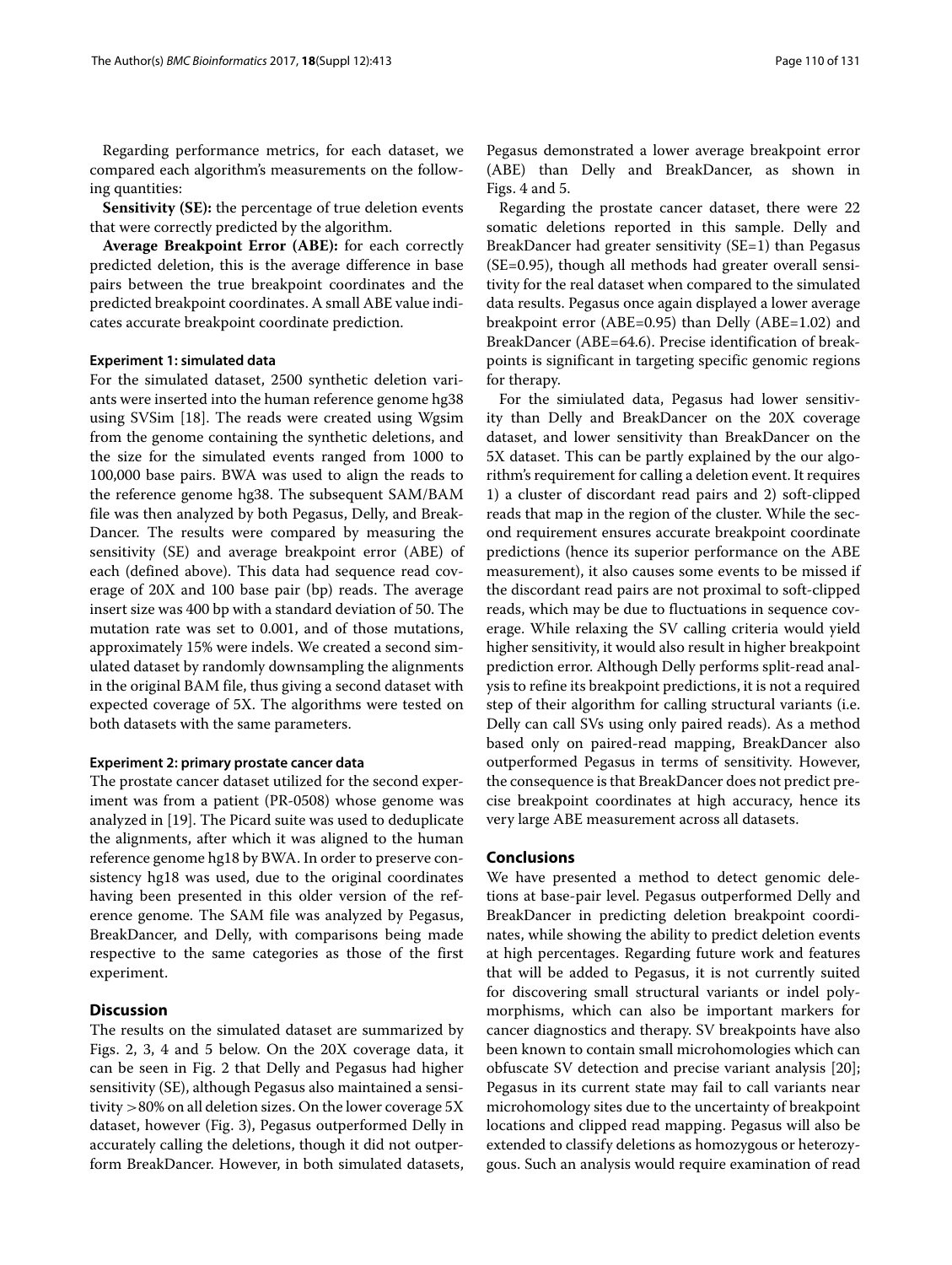

<span id="page-5-0"></span>

<span id="page-5-2"></span><span id="page-5-1"></span>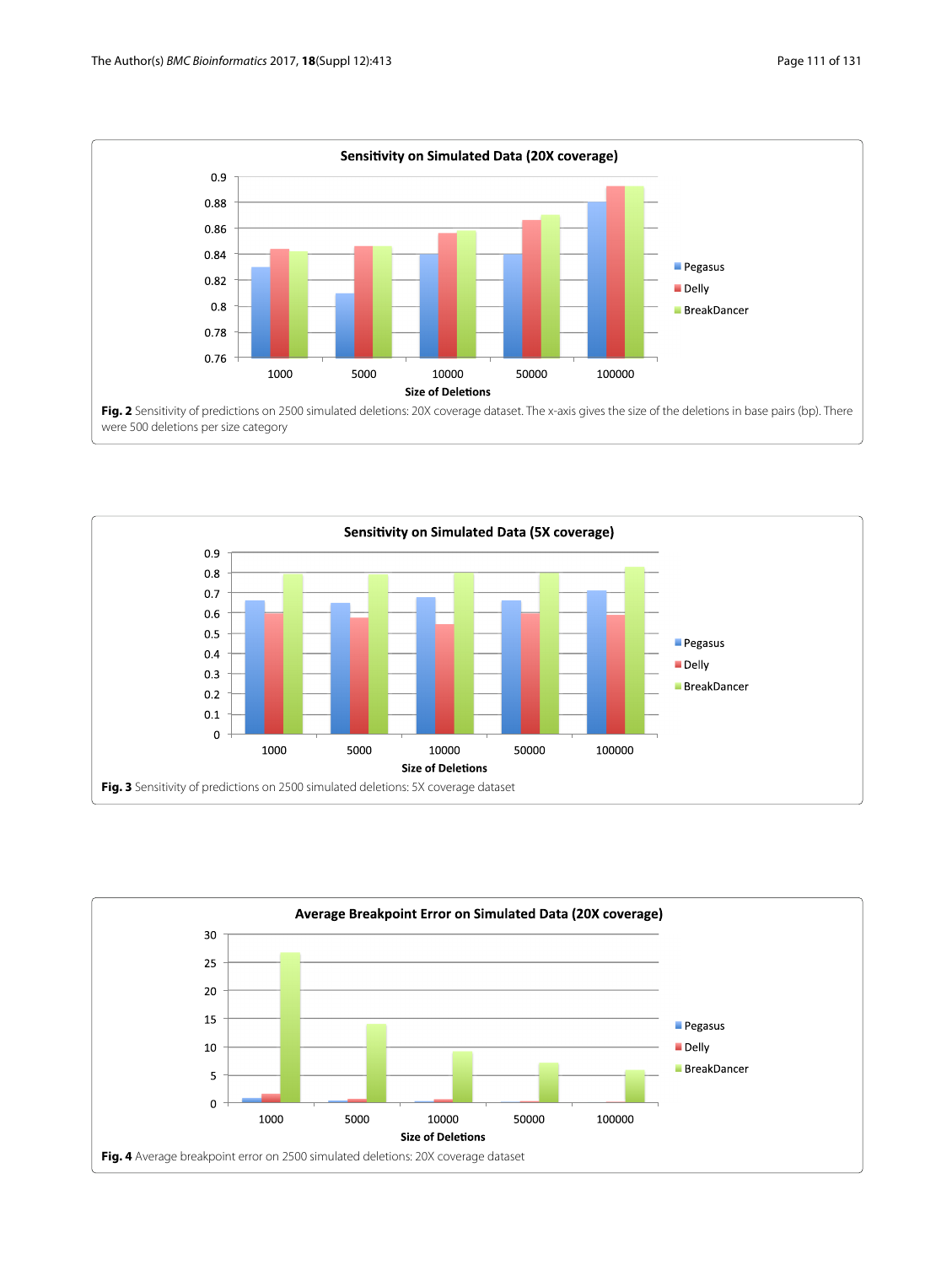

<span id="page-6-10"></span>depth at the location of deletions. Lastly, Pegasus will be extended to allow for filtering germline variants from SV predictions.

#### **Acknowledgements**

A 2-page abstract has been published in Lecture Notes in Computer Science: Bioinformatics Research and Applications.

#### **Funding**

The publication costs were funded by the authors.

#### **Availability of data and materials**

The source code that implements Pegasus can be downloaded from the following URL: [http://github.com/mhayes20/Pegasus.](http://github.com/mhayes20/Pegasus)

#### **About this supplement**

This article has been published as part of BMC Bioinformatics Volume 18 Supplement 12, 2017: Selected articles from the 12th International Symposium on Bioinformatics Research and Applications (ISBRA-16): bioinformatics. The full contents of the supplement are available online at [https://bmcbioinformatics.](https://bmcbioinformatics.biomedcentral.com/articles/supplements/volume-18-supplement-12) [biomedcentral.com/articles/supplements/volume-18-supplement-12.](https://bmcbioinformatics.biomedcentral.com/articles/supplements/volume-18-supplement-12)

#### **Authors' contributions**

MH conceived of the algorithm and wrote most of the manuscript. JP carried out parts of the cancer data experiments and wrote portions of the manuscript. Both authors read and approved the final manuscript.

#### **Ethics approval and consent to participate**

Not applicable.

#### **Consent for publication**

Not applicable.

#### **Competing interests**

The authors declare that they have no competing interests.

#### **Publisher's Note**

Springer Nature remains neutral with regard to jurisdictional claims in published maps and institutional affiliations.

#### **Author details**

<sup>1</sup>Xavier University of Louisiana, 1 Drexel Dr, New Orleans, LA 70125, USA. 2Department of Computer Science, Tennessee State University, 3500 John A. Merritt Blvd., 37221 Nashville, Tennessee, USA.

#### Published: 16 October 2017

#### **References**

- <span id="page-6-0"></span>1. Redon R, Ishikawa S, Fitch KR, Feuk L, Perry GH, Andrews TD, Fiegler H, Shapero MH, Carson AR, Chen W, Cho EK, Dallaire S, Freeman JL, Gonzalez JR, Gratacos M, Huang J, Kalaitzopoulos D, Komura D, MacDonald JR, Marhshall CR, Mei R, Montgomery L, Nishimura K, Okamura K, Shen F, Somerville MJ, Tchinda J, Valsesia A, Woodwark C, Yang F, Zhang J, Zerjal R, Zhang J, Armengol L, Conrad DF, Estivill X, Tyler-Smith C, Carter NP, Aburatani H, Lee C, Jones KW, Scherer SW, Hurles ME. Global variation in copy number in the human genome. Nature. 2006;444:444–54.
- <span id="page-6-1"></span>2. Sebat J, Lakshmi B, Troge J, Alexander J, Young J, Lundin P, Maner S, Massa H, Walker M, Chi M, Navin N, Lucito R, Healy J, Hicks J, Ye K, Reiner A, Gilliam TC, Trask B, Patterson N, Zetterberg A, Wigler M. Large-scale copy number polymorphism in the human genome. Science. 2004;305:525–28.
- <span id="page-6-2"></span>3. Tuzun E, Sharp AJ, Bailey JA, Kaul R, Morrison VA, et al. Fine-scale structural variation of the human genome. Nat Genet. 2005;37:727–32.
- <span id="page-6-3"></span>4. Eichler EE, Nickerson DA, Altshuler D, Bowcock AM, Brooks LD, et al. Completing the map of human genetic variation. Nature. 447:161–65. doi[:10.1038/447161a.](http://dx.doi.org/10.1038/447161a)
- <span id="page-6-4"></span>5. Mitelman F, Johansson B, Mertens F. The impact of translocations and gene fusions in cancer causation. Nat Rev Cancer. 2007;7:233–45.
- <span id="page-6-5"></span>6. Tomlins S, Bjartell A, Chinnaiyan A, Jenster G, Nam R, Rubin M, Schalken J. ETS gene fusions in prostate cancer: from discovery to daily clinical practice. Eur Urol. 2009;56:275–86. doi[:10.1016/j.eururo.2009.04.036.](http://dx.doi.org/10.1016/j.eururo.2009.04.036)
- <span id="page-6-6"></span>7. Chen K, Wallis JW, McLellan MD, Larson D, Kalicki J, Pohl C, McGrath S, Wendl M, Zhang Q, Locke D, Shi X, Fulton R, Ley T, Wilson R, Ding L, Mardis E. BreakDancer: an algorithm for high-resolution mapping of genomic structural variation. Nat Methods. 2009;26:677–81. doi[:10.1038/nmeth.1363.](http://dx.doi.org/10.1038/nmeth.1363)
- <span id="page-6-7"></span>8. Rausch T, Zichner T, Schalttl A, Stutz A, Benes Vladimir, Korbel J. DELLY: structural variant discovery by integrated paired-end and split-read analysis. Bioinformatics. 2012;28:i333–9.
- <span id="page-6-8"></span>9. Wang J, Mullighan C, Easton J, Roberts S, Heatley S, Ma J, Rusch MC, Chen K, Harris CC, Ding L, Holmfeldt L, Payne-Turner D, Fan X, Wei L, Zhao D, Obenauer J, Naeve C, Mardis E, Wilson R, Downing J, Zhang J. CREST maps somatic structural variation in cancer genomes with base-pair resolution. Nat Methods. 2011;8:652–4. doi[:10.1038/nmeth.1628.](http://dx.doi.org/10.1038/nmeth.1628)
- 10. Iakovishina D, Janoueix-Lerosey I, Barillot E, Regnier M, Boeva V. SV-Bay: structural variant detection in cancer genomes using a Bayesian approach with correction for GC-content and read mappability. Bioinformatics. 2016;32(7):984–92.
- 11. Liang Y, Qiu K, Liao B, Zhu W, Huang X, Li L, Chen X, Li K. Seeksv: an accurate tool for somatic structural variation and virus integration detection. Bioinformatics. 2017;33(2):184–91.
- 12. Bartenhagen C, Dugas M. Robust and exact structural variation detection with paired-end and soft-clipped alignments: SoftSV compared with eight algorithms. Brief Bioinforma. 2016;17(1):51–62.
- <span id="page-6-9"></span>13. Kim J, Kim S, Nam H, Kim S, Lee D. SoloDel: a probabilistic model for detecting low-frequent somatic deletions from unmatched sequencing data. Bioinformatics. 2015;31(19):3105–13.